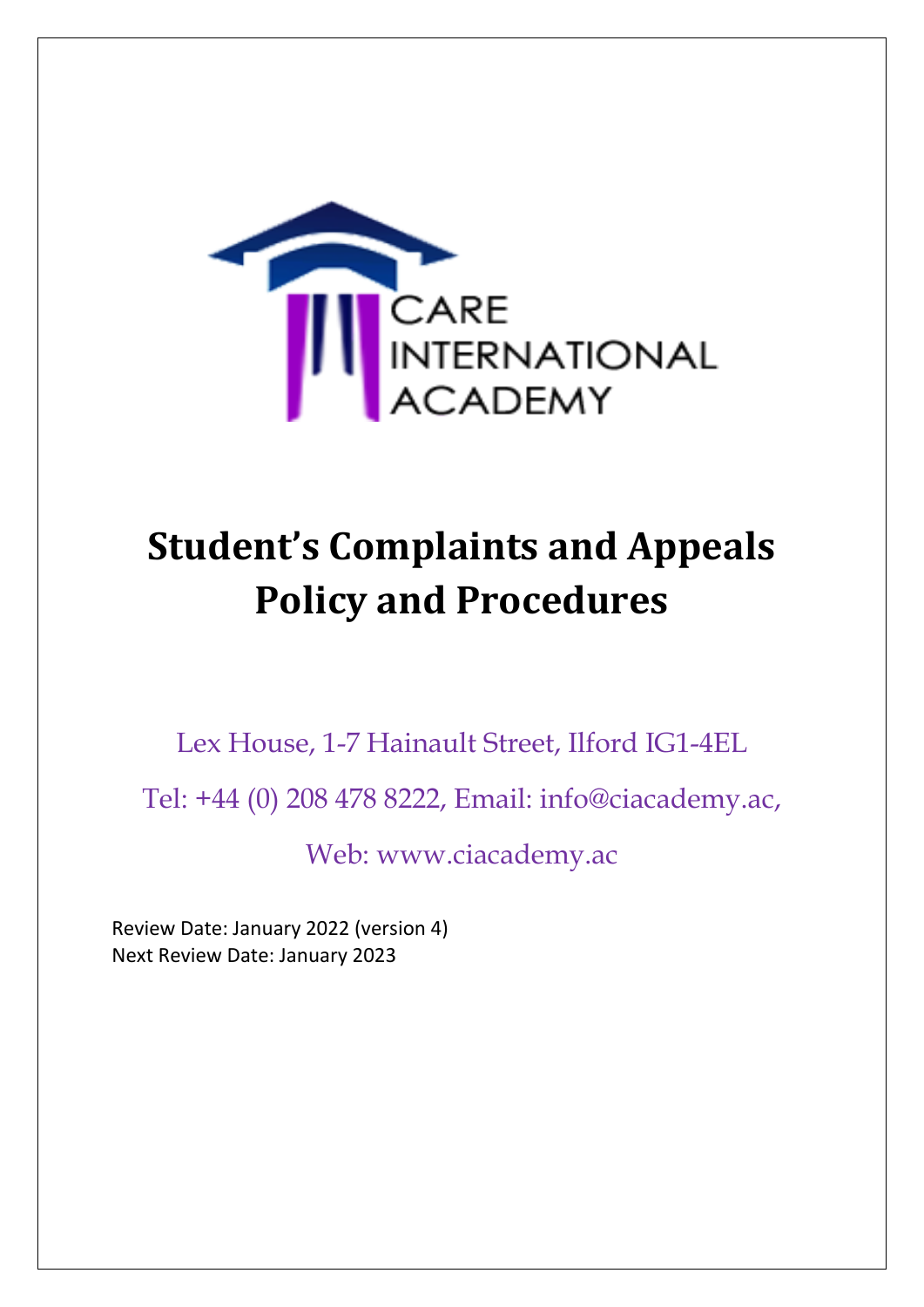## **COMPLAINTS POLICY**

It is important that if you feel dissatisfied with any matter relating to your enrolment at the Academy, a Lecturer or a member of our Customer Service team, you should have an effective means by which such matter can be aired or communicated and where appropriate, resolved.

We detail below the procedure how you can have your complaint resolved:

#### **Stage 1:**

In as much as it is possible, please try to liaise and resolve the issue between yourself and the member of staff in question.

#### **Stage 2:**

If you cannot resolve the issue with the member of staff in question, you can report the matter to your personal Tutor in person or by filling a complaint form which is readily available on the reception desk. The personal tutor can address the issue by himself/herself. If you complaint is about a non lecturing member of staff, your teacher will help facilitate a forum where you can meet the administration team leader. Note that you can find the contact details of your personal tutor on your copy of the timetable.

#### **Stage 3:**

If your matter is still not resolved to your satisfaction, you then can appeal to the Middle level management as follows:

**Lecturing complaints – Lead Quality Assurance Customer Service Complaints – Director**

#### **Stage 4:**

If your issue is not dealt with to your satisfaction at this level, you can communicate in writing to have your matter dealt with by the Board of Directors as a collective body.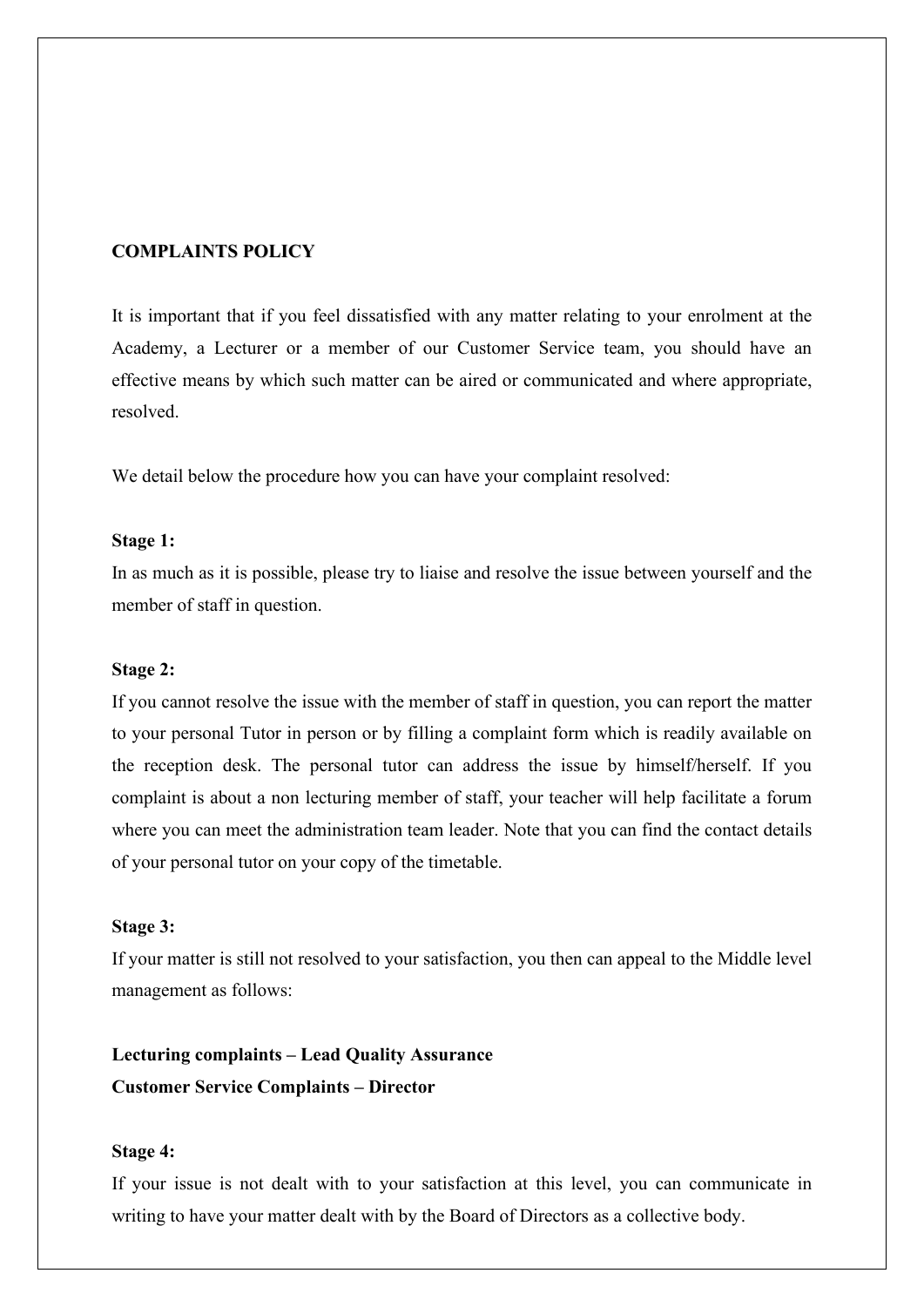### **Additional Notes:**

- 1. After a matter is resolved, the complaint and action taken is documented and action implemented so as to prevent future reoccurrence.
- 2. There are certain complaints which may need to be addressed externally by the examination bodies. We will make sure that we give you proper advice on how to communicate comments and complaints to your examination body.

# **APPEALS PROCEDURE**

## **SCOPE**

This appeals procedure is applicable to all Students of Care International Academy

# **INTRODUCTION**

- This Academy procedure allows for an appeal against the imposition of penalties or any other decision made by the Academy Management.
- Throughout this document , the words 'appeal panel' should be read as referring either to a group of individuals convened for the purpose of hearing a particular appeal or to one individual, as set out in the appropriate Academy procedure. Where an appeal is heard by one individual, that person will carry out the function of the Chair.

# **THE PURPOSE OF THE APPEAL**

 An appeal against a penalty decision is an opportunity for review. It is not a repeat of the original hearing or decision making process; its purpose is to identify whether a defect occurred in the original hearing or decision, such that the decision is rendered unsafe or unfair, and to rectify it if it did.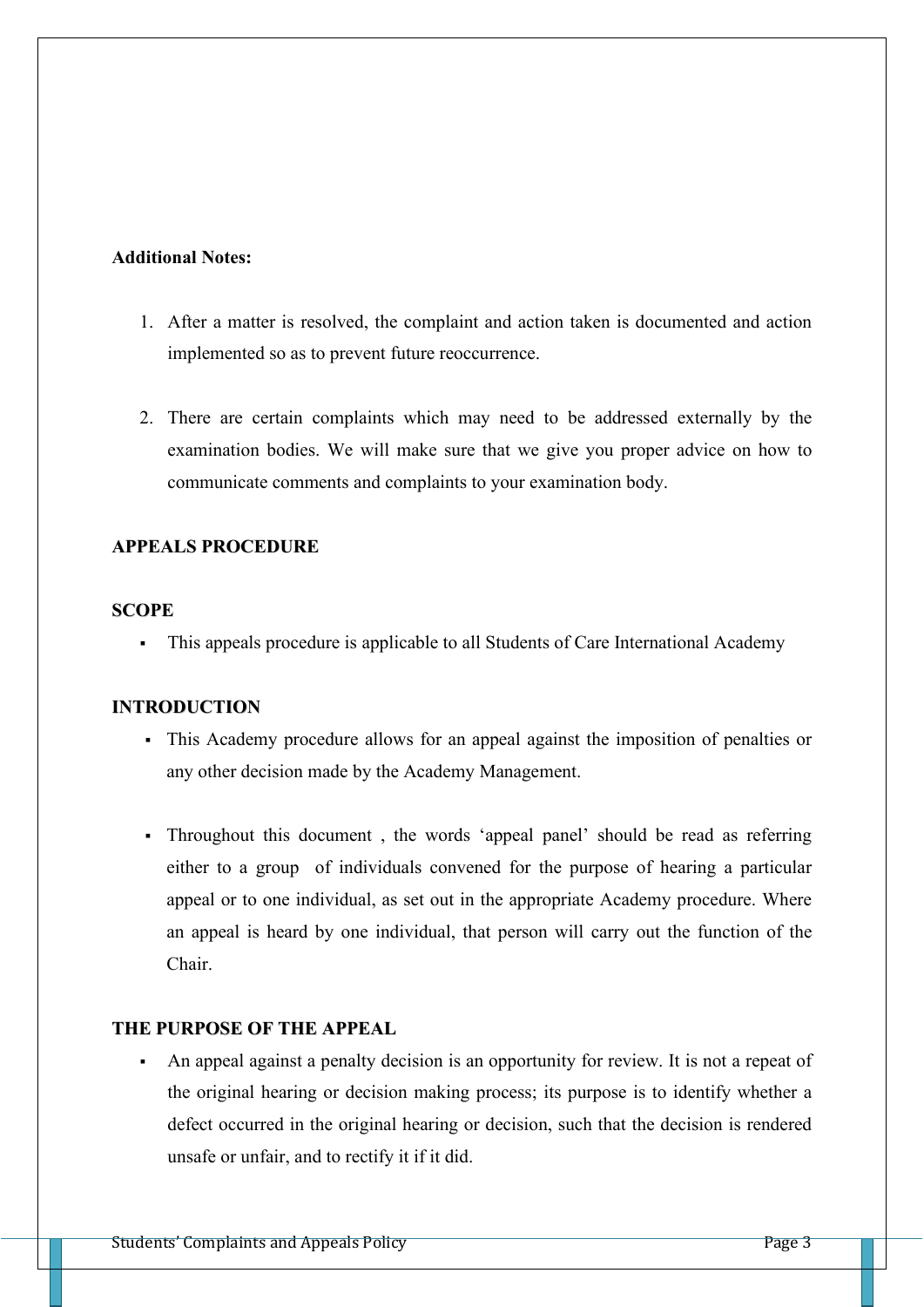Appeal may be made against:

- A disciplinary sanction;
- Suspension/ exclusion;
- The process of an investigation into an allegation such as harassment and bullying.
- Assessment Outcomes
- Result following an examination

## **GROUNDS OF APPEAL**

- The individual was not given an opportunity to put their side of the story;
- Internal procedures were not followed.
- Mitigating factors were not taken into account
- New evidence has come to light which could have affected the original decision if it had been presented at that time.
- The penalty is outside the band of reasonable responses
- No reason was given for the decision
- The individual who made the original decision was biased (evidence would have to be brought up to prove this)

# **HOW TO APPEAL**

Appeal should be made in writing to the appropriate person within ten working days of the decision.

# **WHO HEARS AN APPEAL?**

Appeals will be heard by a panel who were not involved in the original process/ decision, as set out in the appropriate Academy policies/ procedures.

# **CONDUCT OF THE HEARING**

The appeal hearing will be conducted in private. The only person permitted to be present will be the following individuals:

 **The appeal panel**. A PANEL Chair will be identified before the hearing begins and will direct the hearing. All communications will be made via the Chair;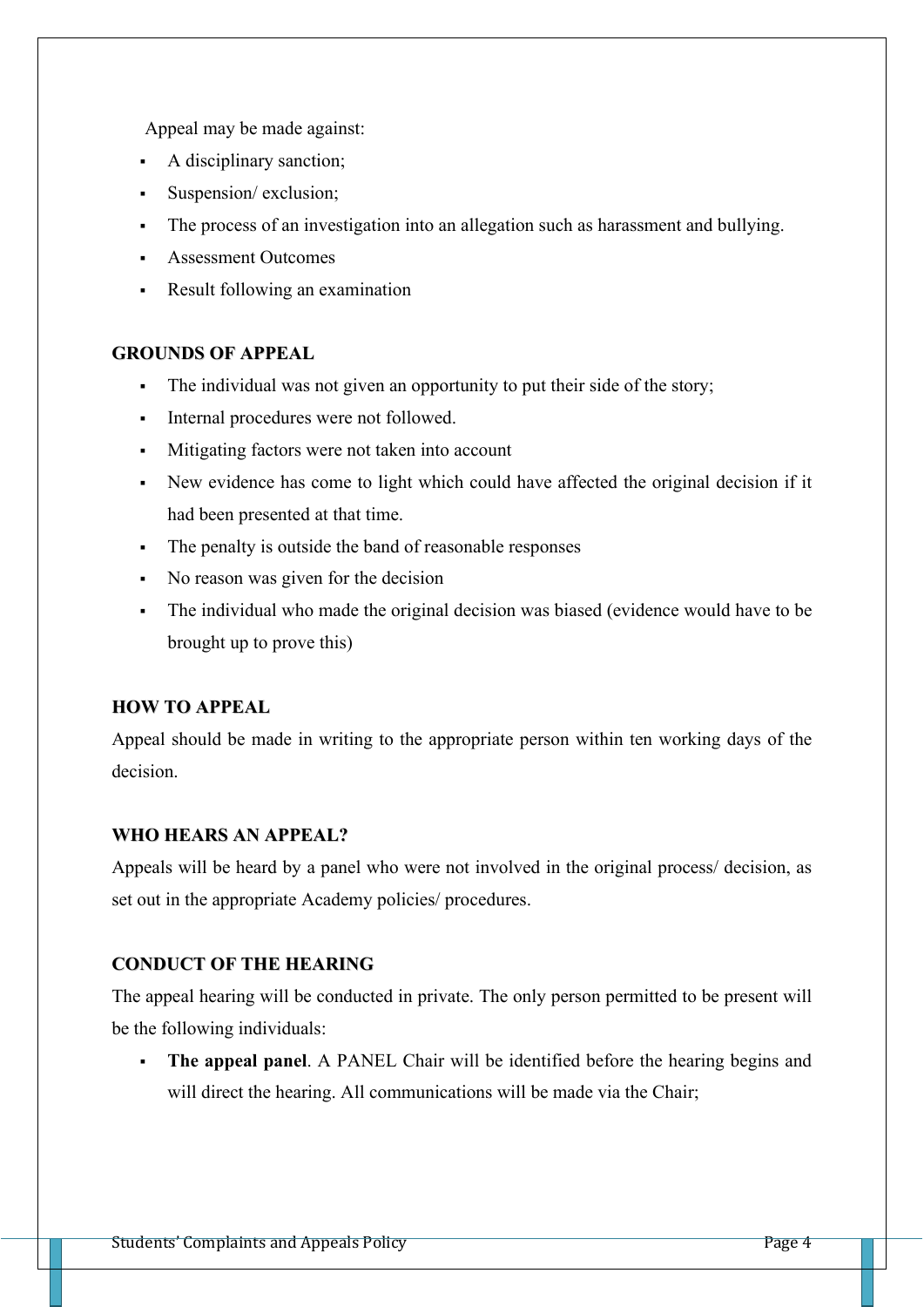- The **appellant (**together with his/her representative if appropriate). The individual making the appeal may be represented/ accompanied by a support/ friend. In some cases, a legal professional advisors may be allowed but not usually;
- If the respondent required further explanation regarding this policy and in particular the last three points above *(i.e. Grounds of Appeal, How to Appeal and Who hears an Appeal)* the Academy will, upon request, provide all staff and students and other relevant users with a statement regarding the personal data held about them, and the reasons for which they are held.
- All staff, students and other users have a right to access certain personal data being kept about them either on computer or in certain files. Any person who wishes to exercise this right should complete the Subject Access Request Form and submit it to the appropriate Designated Data Controller.
- The Academy will make a charge of  $£10$  on each occasion that access is requested, although the Academy has discretion to waive this.
- The Academy aims to comply with a request for personal information as quickly as possible, but will ensure that it is provided within ten working days.

# **ASSESSMENT GRADES**

 During the course of their studies, students will routinely be provided with information about their marks for both course work and examinations. However, exam scripts themselves are exempt from the subject access rules, and copies will not ordinarily be given to a student who makes a subject access request.

#### **SUBJECT CONSENT**

In some cases, the Academy can only process personal data with the consent of the individual. If the data is sensitive express consent must be obtained from the individual concerned. Agreement to the Academy processing some specified classes of personal data is a condition of acceptance by a student onto any course, and a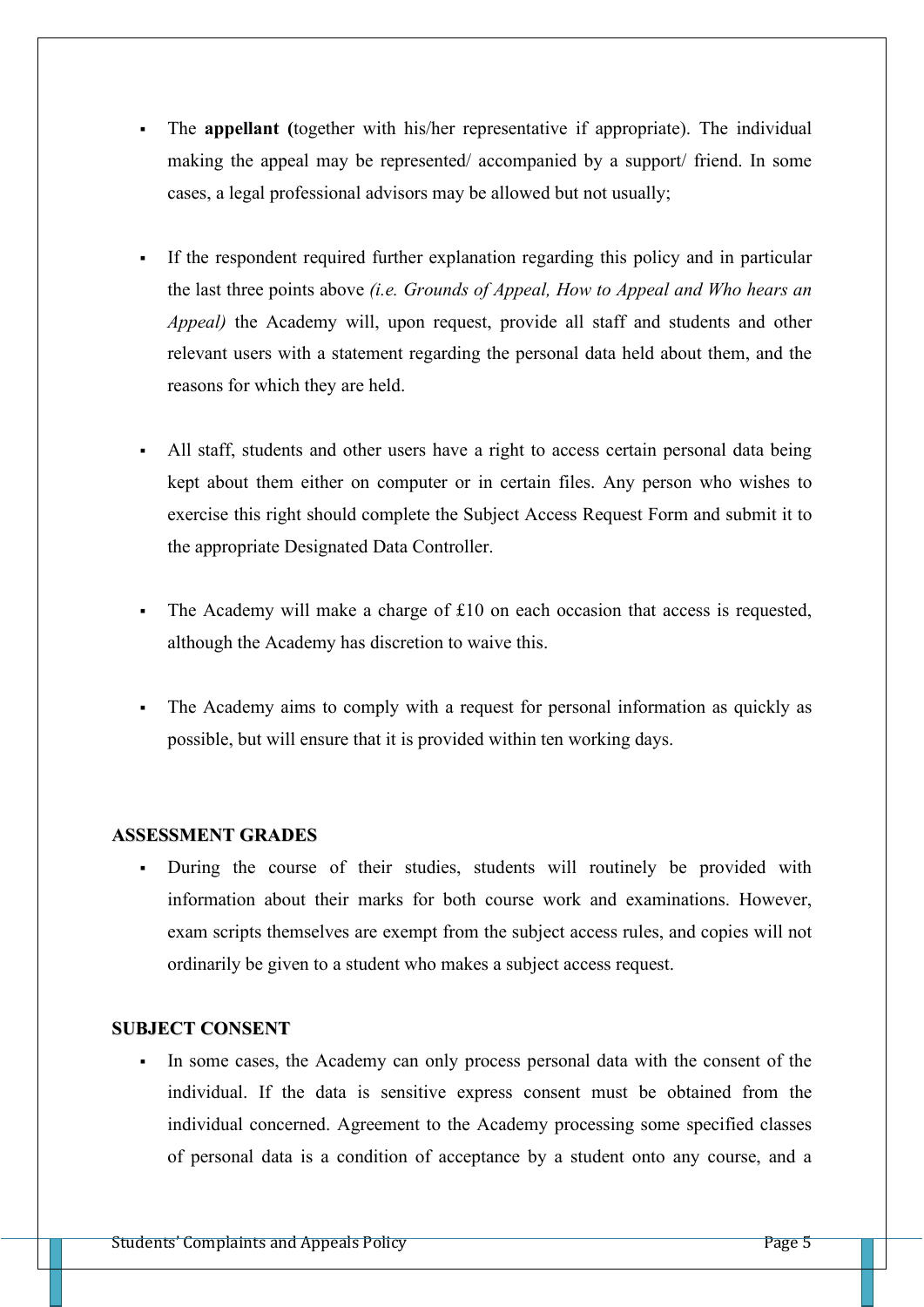condition of employment for staff. This includes information about previous criminal convictions.

- The Academy has a duty of care to all staff and students and must therefore make sure those employees and those who use Academy facilities do not pose a threat or danger to other users.
- The Academy may also ask for information about particular health needs, such as allergies to particular forms of medication, or any medical condition such as asthma or diabetes. The Academy will only use this information in the protection of the health and safety of the individual, but will need consent to process this data in the event of medical emergency.
- Therefore, the application forms that all prospective staff and students are required to complete will include a section requiring consent to process the applicant's personal data. A refusal to sign this form will prevent the application from being processed.

#### **PROCESSING SENSITIVE INFORMATION**

 Sometimes it is necessary to process information about a persons' health, criminal convictions, race and trade union membership. This may be to ensure that the Academy is a safe place for everyone, or to operate other Academy policies, such as the Sick Pay policy or the Equal Opportunities policy. Because this information is considered sensitive, staff (and students where appropriate) will be asked to give their express consent for the Academy to process this data. An offer of employment or a course place may be withdrawn if an individual refuses to consent to this without a reason acceptable to the Care International Academy Board.

# **PUBLICATION OF ACADEMY INFORMATION**

 The names of Senior Officers and Director of the Academy or any other Personal data relating to employees or Directors of the Academy will be published in the annual Calendar and on the web site when any statute or law requires such data to be made public.